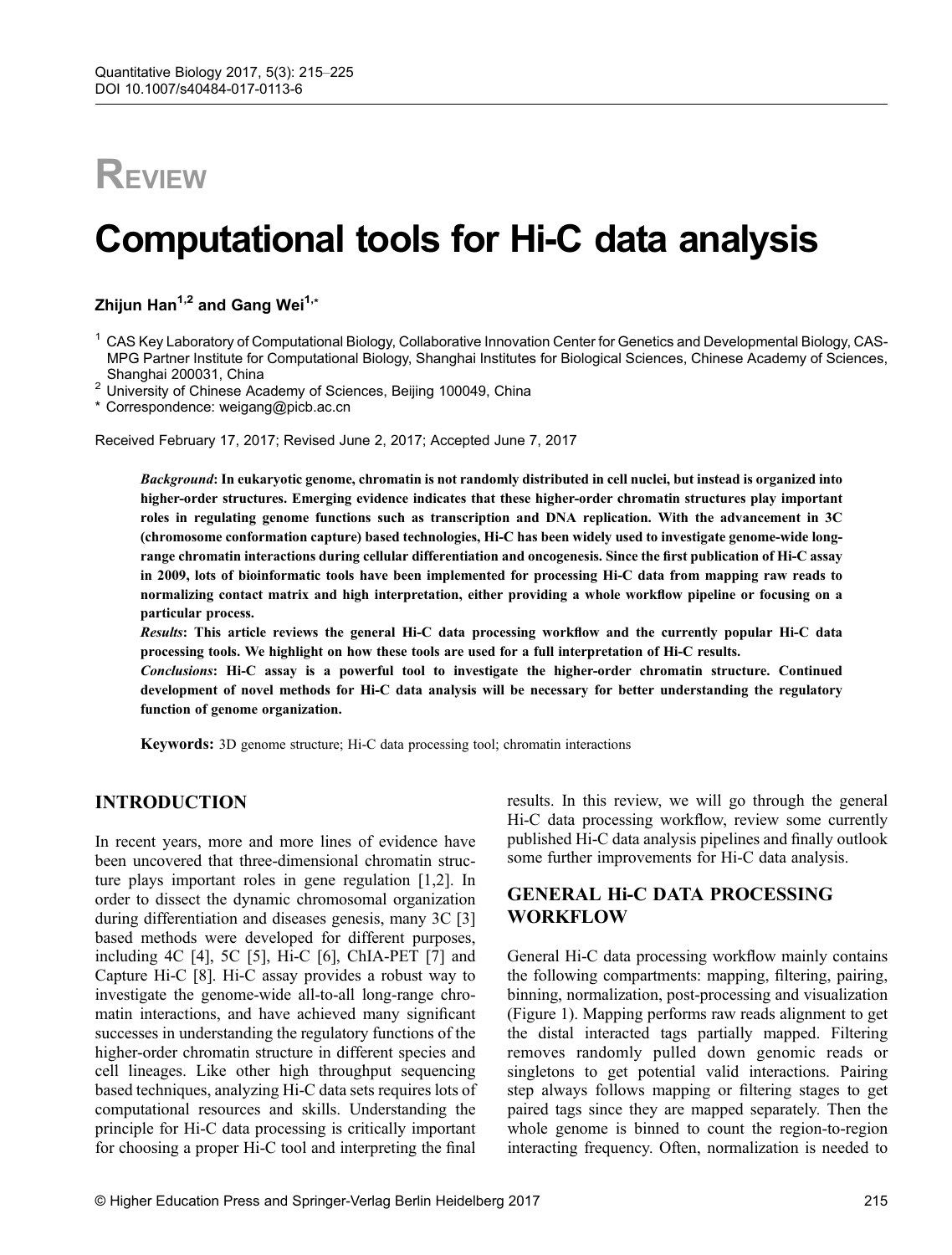

Figure 1. General Hi-C data processing workflow. Yellow box shows the overview of Hi-C workflow, blue box introduces the details for corresponding step, red box gives the common aspects of post-processing.

remove system bias. Post-processing consists of many high-order analyses, such as calling topological associated domains (TADs) [[9\]](#page-9-0), separating active/repressive (A/B) compartments [\[6\]](#page-9-0) and integration analysis with other data sets [[10](#page-9-0)]. The final step is to visualize the Hi-C results, mainly in heatmap format.

## Mapping

Due to the ligation of chromatin fragments after restriction enzyme digestion, Hi-C will generate lots of chimeric reads that cannot be directly mapped to the reference genome. Currently, there are three strategies to handle these chimeric reads. The simplest way is to totally ignore all unmappable reads and only keep the end-to-end mapped reads for further processing. This strategy is used by HiC-inspector [\[11](#page-9-0)], HiC-Box [[12](#page-9-0)], HiCdat [\[13\]](#page-9-0), HIPPIE [\[14\]](#page-9-0) and Juicer [\[15\]](#page-9-0), and works well for short sequencing reads because they have less probabilities containing multiple ligated junction sequences. In order to rescue the chimeric reads, hiclib [\[16\]](#page-9-0) package initializes an iterative mapping strategy, which iteratively extends and maps the unmappable tags to the genome. On the other hand, HiCUP [\[17\]](#page-9-0) pre-truncates the chimeric reads on the ligation sites based on the digested enzyme sequence before mapping to get the original genomic fragments, while HiC-Pro [\[18\]](#page-9-0) splits the chimeric reads after global mapping and then re-maps these partial tags to the reference genome. Finally, TADbit [[19](#page-9-0)] provides these two options for mapping and users can choose either of them.

## Pairing

As each end of the paired-end reads are mapped separately, it is needed to do pairing to get the pairedend tags (PETs). Most of Hi-C tools output mapped results in SAM/BAM format [[16,18\]](#page-9-0), which records the reads mapping information line by line in separate files. Hence SAMtools [\[20\]](#page-9-0) is used to sort the results and then PETs are paired according to the matching reads names.

## Filtering

There are two popular algorithms used when filtering out invalid PETs. One is distance based filtering [[21](#page-9-0)], which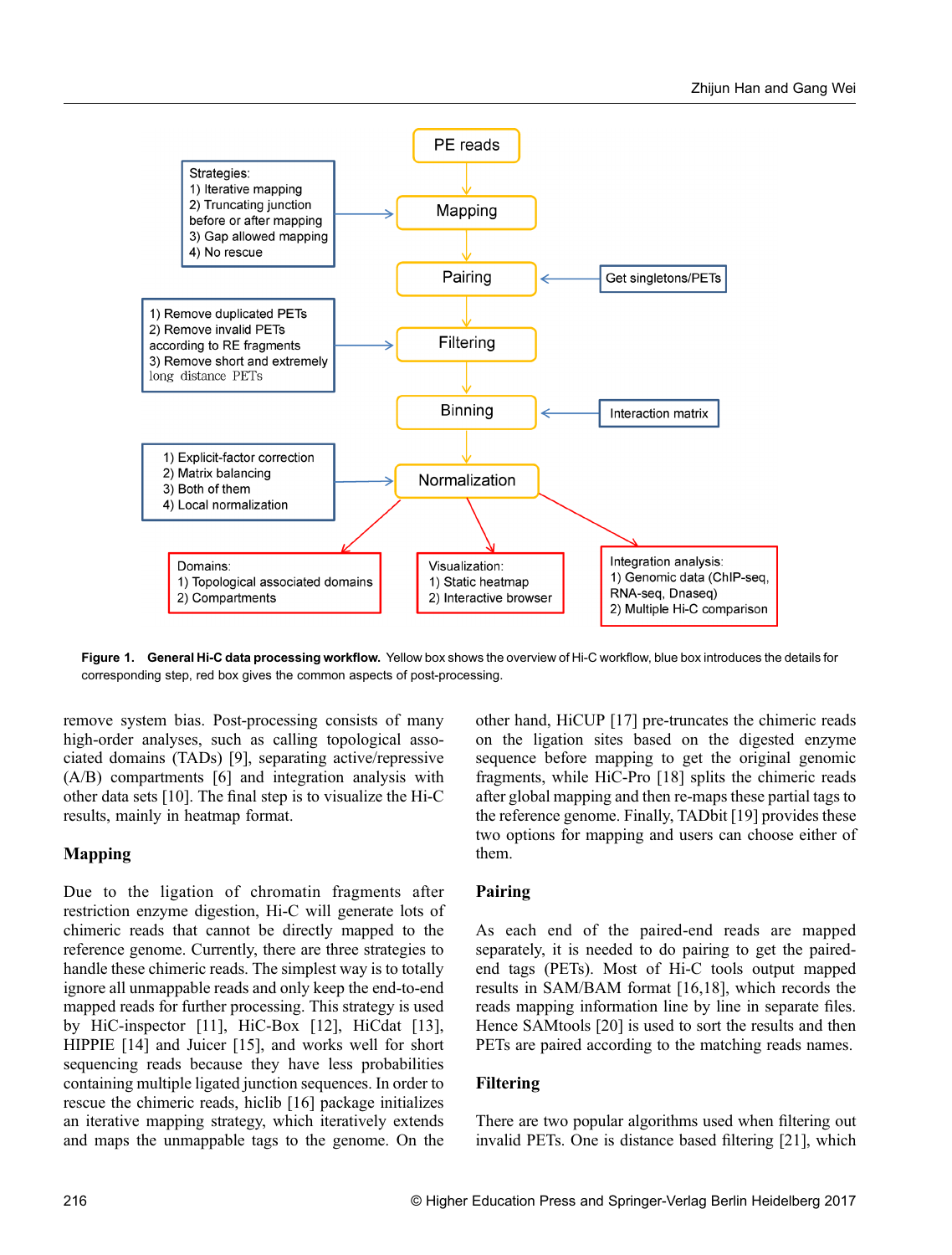simply removes all intra-chromosomal interactions shorter than a given cutoff while keeping all inter-chromosomal interactions. The second algorithm is filtering based on restriction enzyme digested fragments [[16](#page-9-0)–[18\]](#page-9-0), which classifies all PETs into valid and invalid ligations according to their locations to the digested sites and direction. It removes all self-circling PETs and dangling PETs and so on (Figure 2). In most if not all cases, only one of the duplicated PETs is kept for further processing. For the distance based filtering, the cutoff selection is relatively arbitrary and could be advantageously used (with, for example, 20 kb cutoff or more) if one is only interested in long-range interactions. While for restriction enzyme based filtering, sheering size is often used as cutoff to select PETs mapped closing to fragment ends.

#### Binning

After pairing and filtering invalid PETs, the whole genome is binned into small regions and the valid PETs are assigned to each unique bin to count the interacting frequencies. The resolution depends on the sequencing depth, ranges from kilobase to megabase. The typical way to determine the suitable resolution for a given Hi-C library is that majority of bins (for example, 80%) have at least background level coverage (expected level from Normal or Bernoulli distribution and so on). Alternatively, it is a good idea to perform the analysis on multiple resolutions. The binning results can be stored in matrix format or in region-to-region format (which only records the non-zero frequencies) depending on the tools used for further analyzing.

#### Normalization

There are many normalization methods implemented for removing different kinds of biases in Hi-C library. For example, explicit-factor correction algorithm from HiC-Norm [\[22\]](#page-9-0) is based on the assumption for correcting explicitly for known bias such as GC content, fragments length and mappability. Alternatively, matrix balancing method assumes uniform visibility for all genomic loci and hence it assures equal row and column sum for correcting both known and unknown biases, which is used in iterative correction and eigenvector decomposition (ICE) [\[16\]](#page-9-0) and Knight and Ruiz's algorithms [\[23\]](#page-9-0). Besides, HiCpipe [[11\]](#page-9-0), which is adapted from Yaffe and Tanay's method [[24](#page-9-0)], further considers the one-dimensional distances for regions during normalization. Recently, HiCNormCis [[10](#page-9-0)] has been published for normalizing and comparing the contact frequencies between samples, especially for local (15–200 kb) cis interactions occurring within TADs. Despite several methods implemented for Hi-C data normalization, it is hard to conclude which one performs better for each sample since each method depends on its debatable assumption. For instance, explicit normalization assumes there are three and only three known biases in the data set and tries using probability models to fit these biases, while matrix balancing normalization assumes "equal visibility means no bias", which cannot be mathematically demonstrated. Besides, we found the correlation between results from different normalization methods and the raw matrix increased with the sequencing depth, indicating higher coverage may decrease the sample biases.



Figure 2. Filtering mapped PETs using restriction enzyme (RE) fragments. For four kinds of valid PETs, each of them should have comparable fraction. If the maximum molecule size is known during Hi-C library preparation, then PETs aligned distal than this size from the nearest RE site should also be treated as invalid. PETs: paired-end tags.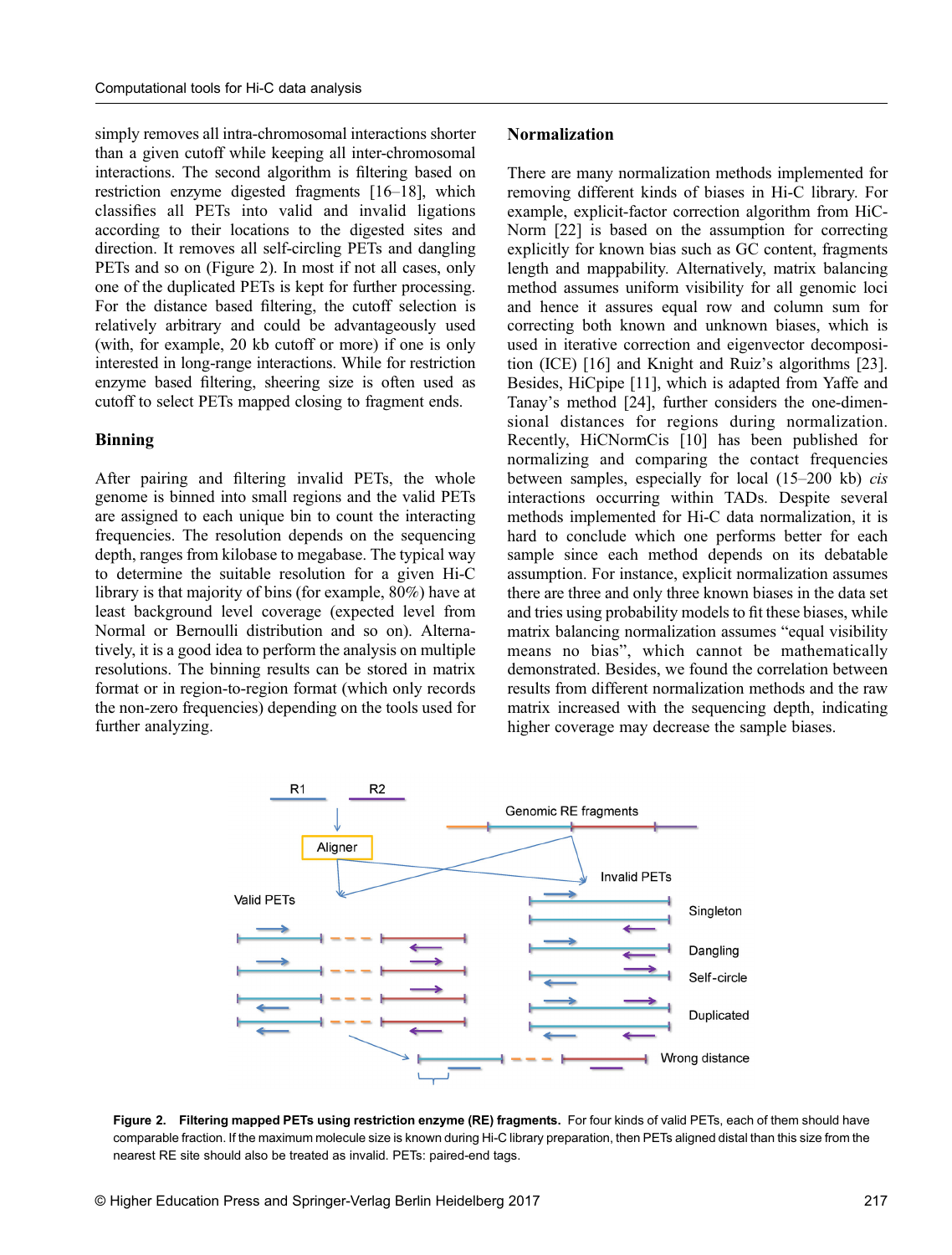## Post-processing aspects

Common post-processing aspects includes calling TADs, separating active/repressive compartments A/B [[6\]](#page-9-0), identifying chromatin loops [[25](#page-9-0)] and so on. Currently, several tools are available for calling TADs including directionality index based hidden Markov model (DI-HMM) method [[9](#page-9-0)], peak calling based on distance-scaling factor method [[26](#page-9-0)], dynamic programming method named "Armatus" [[27](#page-10-0)], arrowhead algorithm which can identify sub-domains for high resolution data sets [\[25\]](#page-9-0), maximization of likelihood based block-wise segmentation model named HiCseg [\[28\]](#page-10-0), and Clustering based Hi-C Domain Finder (CHDF) [[29](#page-10-0)]. A/B compartments are defined as the component of the PCA results for normalized interaction matrix [\[6](#page-9-0)]. In addition, a few Hi-C tools can integrate Hi-C results with other genomic data such as ChIP-seq or GWAS data, and these include HIPPIE [\[14\]](#page-9-0), HiCdat [\[13\]](#page-9-0) and Juicer [[15](#page-9-0)].

## Visualization

Several tools can be used to show the genome-wide Hi-C contact maps. For instance, WashU Epigenome Browser [\[30\]](#page-10-0) supports interactively browsing interaction matrix in three formats. The 3D Genome Browser [[31](#page-10-0)], which also provides browsing function similar to WashU Epigenome Browser, is based on UCSC Genome Browser [\[32\]](#page-10-0) and hence simultaneously allows users to view the UCSC tracks. Juicebox [\[25\]](#page-9-0), a desktop application, can show the heatmap for multiple human and mouse Hi-C data sets and contains several features such as domain calling, peak calling. Finally, Genome3D [\[33](#page-10-0)–[35](#page-10-0)] and TADkit [\[36\]](#page-10-0) can build and visualize the three-dimensional models of chromatin for Hi-C data.

# POPULAR Hi-C DATA ANALYZING TOOLS

Since the first Hi-C study was published in 2009 [[6\]](#page-9-0), many bioinformatic tools have been developed for analyzing Hi-C data sets [\[37,38\]](#page-10-0), and Table 1 summarizes the published methods. In the next paragraphs, we provide a brief view of different Hi-C tools, and give users some helpful suggestions for choosing Hi-C tools.

# Hiclib package

The hiclib package [[16](#page-9-0)] provides a complete framework from mapping to normalized contact matrix for analyzing Hi-C data sets. It is the first to use iterative mapping strategy to rescue chimeric reads and to use iterative correction and eigenvector decomposition (ICE) technique to normalize raw interaction matrix. In details, hiclib first trims the heading N base pairs (N is specified by the user, default is 25 bp) for mapping to reference genome using bowtie2. For all multiple mapped and unmapped reads, it extends the fragment length by a step S (default is 5 bp) and remaps the extended fragments to the genome. This iterative step is stopped until all reads are uniquely mapped or the reads end is reached. After mapping, hiclib uses SAMtools to sort and store the output results, and then both the double-sided (DS) reads and single-sided reads (SS) are filtered by restriction enzyme digested fragments. The final results are stored in a special data structure. During iterative correction and eigenvector decomposition normalization, hiclib does not assume the sources of biases and corrects all factors affecting the matrix frequency. Therefore, supposing a uniform coverage over the whole matrix, it ensures equal visibility of each bin in the iteratively normalized contact map.

To our knowledge, hiclib was the first complete pipeline that tried to rescue chimeric reads during mapping. In previous method, only the fully mapped reads were kept for further analysis, and hence hiclib package largely increases the mapping ratio for Hi-C data sets, especially with long reads. Second, it was the only tool that included the single-sided (SS) reads when computing the coverage, which then could be used to check the quality of the library and could also be considered during normalization. Third, hiclib initialized a new matrix normalization method named ICE, which was demonstrated to remove all kinds of biases and give a much more robust result than other matrix normalization methods. Hiclib did not provide a standalone pipeline for initializing Hi-C data analysis, which meant the users needed to custom the Python scripts published by hiclib authors in the tutorials. However, we have found a standalone tool named runHiC (https://pypi.python.org/ pypi/runHiC) which is based on hiclib and runs in command-line mode.

# **HIPPIE**

High-throughput identification pipeline for promoter interacting enhancer element (HIPPIE) [[14](#page-9-0)] implements a full Hi-C data processing workflow pipeline from mapping raw reads to the detection of long-range enhancer-target gene interactions. HIPPIE is divided into five steps: i) raw reads mapping. Raw reads are mapped to reference genome using BWA, with no effort made for chimeric reads. ii) quality control. Low mapping quality reads, duplicated reads and reads mapped to mitochondrial or random contigs are discarded. iii) identification of significant DNA–DNA interacting regions. "Hi-C peaks" are called for fragments with higher specific read coverage. iv) Enhancer–target gene predictions. Candidate enhancer elements are identified as Hi-C peaks that interact with a promoter carrying typical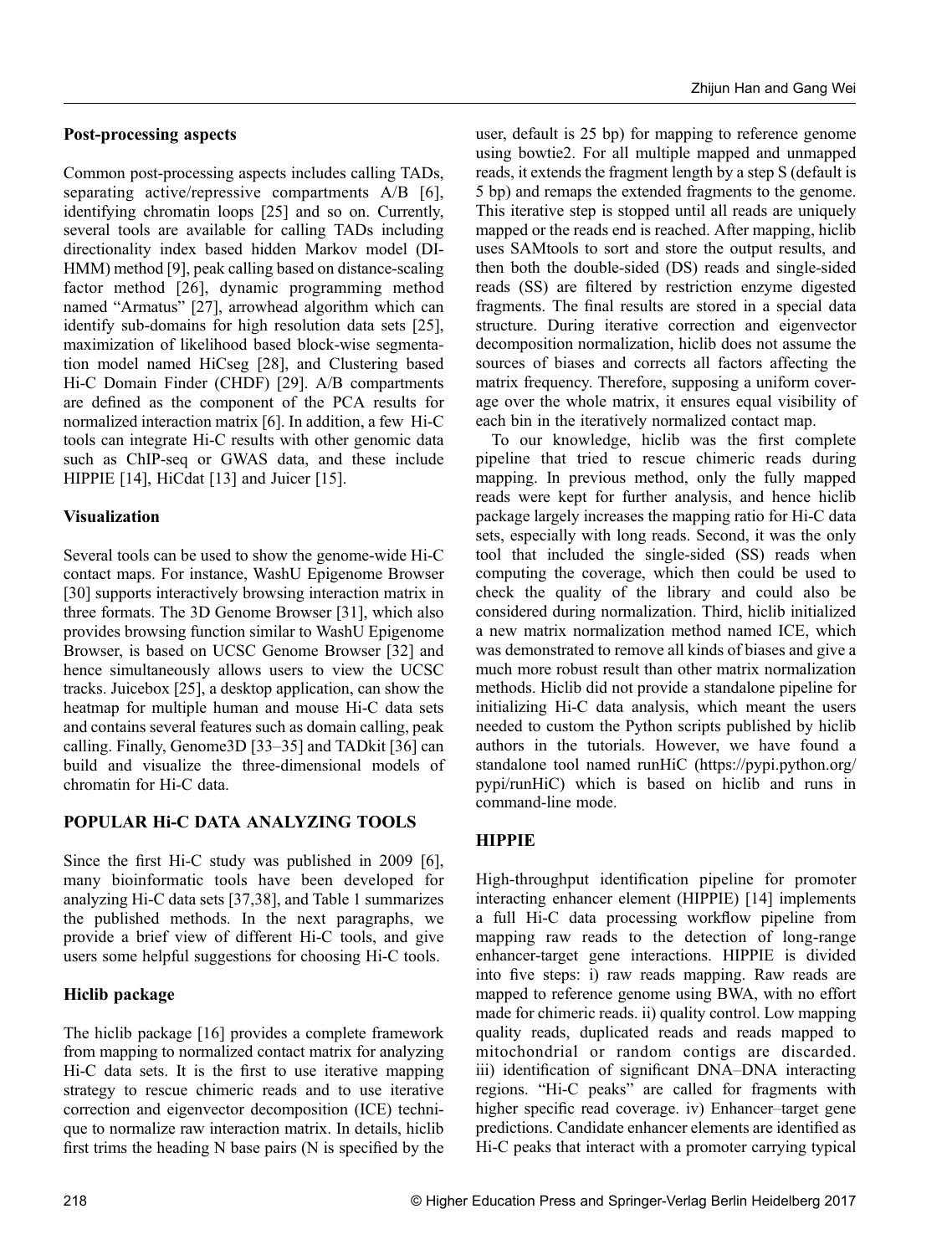| Tool                    | Aligner             | Mapping<br>strategy    | <b>PETs</b><br>filtering | Normalization          | Descriptions                                                                                                                                                                                         | Url                                                                    |
|-------------------------|---------------------|------------------------|--------------------------|------------------------|------------------------------------------------------------------------------------------------------------------------------------------------------------------------------------------------------|------------------------------------------------------------------------|
| Hiclib [15]             | Bowtie2             | Iterative              | <b>RE</b><br>fragments   | ICE                    | No standalone pipeline provided.<br>runHiC is based on hiclib and is<br>command-line based                                                                                                           | https://bitbucket.<br>org/mirnylab/<br>hiclib                          |
| HIPPIE $[14]$           | <b>BWA</b>          |                        |                          | Explicit<br>model      | Designed for high performance<br>computing cluster with Oracle<br>Grid Engine. Can integrate with<br>epigenetic datasets and GWAS<br>data                                                            | http://wanglab.<br>pcbi.upenn.edu/<br>hippie                           |
| HiC-inspector<br>$[11]$ | Bowtie              |                        | <b>RE</b><br>fragments   | Coverage<br>correction | RE filtering only keeps PETs<br>with 3'-end facing the restriction<br>site. Command-line based and<br>provides simple interactive<br>browser                                                         | http://biocore.crg.<br>cat/wiki/HiC-<br>inspector                      |
| $HiC-Box [12]$          | Bowtie2             |                        | <b>Not</b><br>detailed   | Not<br>detailed        | GUI based, compatible with<br>Genome Re-Assembly Assessing<br>Likelihood (GRAAL). No<br>published paper with details                                                                                 | https://github.<br>com/koszullab/<br>HiC-Box                           |
| $HiC-Pro [18]$          | Bowtie2             | Trimming               | <b>RE</b><br>fragments   | Optimized<br>ICE       | Command-line based and easy to<br>use. Provides complete workflow<br>from mapping to normalized<br>matrix, can handle SNP<br>information                                                             | https://source-<br>forge.net/pro-<br>jects/hicpro/                     |
| <b>HiCUP</b> [17]       | Bowtie,<br>Bowtie2  | Pre-truncation         | <b>RE</b><br>fragments   |                        | Command-line based with<br>incomplete workflow, needs<br>other tools such as HiCpipe<br>[11] to finish normalization and<br>other processes                                                          | http://www.bioin-<br>formatics.babra-<br>ham.ac.uk/pro-<br>jects/hicup |
| HiCdat $[13]$           | Subread.<br>Bowtie2 |                        | <b>RE</b><br>fragments   | Three<br>options       | GUI and R based with mapping<br>command provided but not piped. github.com/<br>Provides comprehensive functions MWSchmid/HiC-<br>for high-order analysis and<br>integrating with epigenetic datasets | http://www.<br>dat                                                     |
| TADbit [19]             | <b>GEM</b>          | Iterative<br>/Trimming | <b>RE</b><br>fragments   | ICE                    | No standalone pipeline provided.<br>Can call and compare TADs<br>between samples. No published<br>paper with details                                                                                 | http://<br>www.3DGe-<br>nomes.org                                      |
| Juicer $[15]$           | <b>BWA</b>          |                        | RE<br>fragments          | Matrix<br>balancing    | Command-line based. Provides<br>many high-order functions such<br>as calling TADs, loops,<br>compartments and displaying<br>with Juicebox                                                            | https://github.<br>com/theaidenlab/<br>juicer/wiki                     |

Table 1. Tools for Hi-C data processing pipeline.

enhancer epigenetic markers. v) Characterization of these long-range interactions. HIPPIE is designed for running on computing clusters with Oracle Grid Engine, which makes it extendable for large data sets. HIPPIE was the first pipeline to provide the ability to integrate Hi-C results with epigenetic data sets. It uses a negative binomial model to call significant "Hi-C peaks" as fragments harboring higher than expected reads coverage, then maps these peaks to enhancer markers such as H3K27ac signals and GWAS datasets. However, the

mapping strategy needs to be optimized when compared to other Hi-C tools.

#### HiC-inspector

HiC-inspector [[11\]](#page-9-0) can take raw reads or pre-mapped BED files as input. For raw reads, HiC-inspector uses bowtie for mapping and only the fully mapped reads are kept for further analysis. Then the PETs are simply filtered by enzyme-digested fragments. For raw contact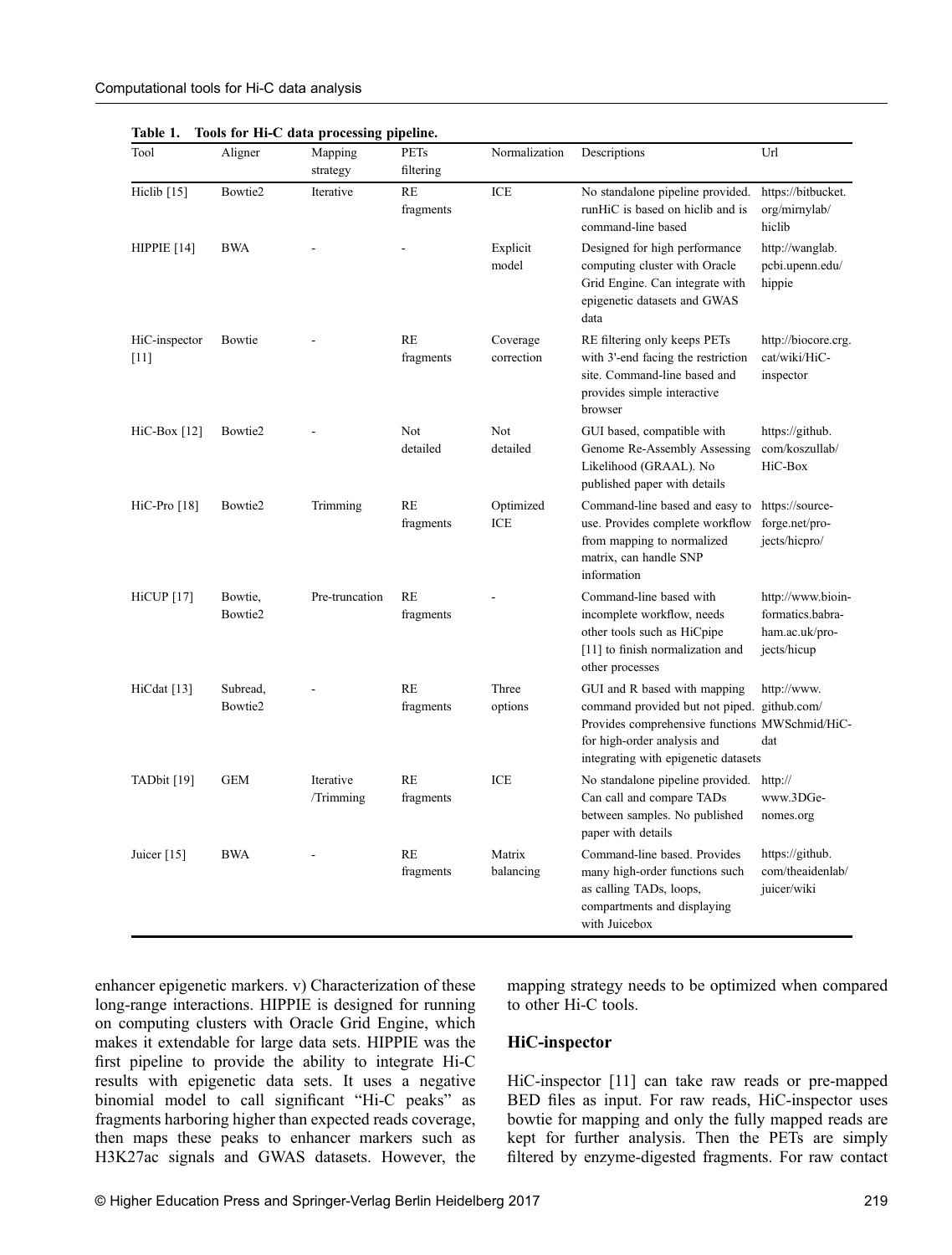matrices, the corresponding coverage corrected matrices and Pearson correlation matrices are generated for visualization in heatmap format.

## HiC-Box

HiC-Box [\[12\]](#page-9-0) provides a user-friendly GUI interface for processing Hi-C data from mapping to visualization, which makes integrating Hi-C data much easier for biologists compared to hiclib. HiC-Box maps raw reads to reference genome using bowtie2 and makes no effort to rescue the chimeric reads. Then the PETs are binned to generate maps at different resolutions and can be visualized in the box. The details of PETs filtering and normalization are not available since HiC-Box is not a published tool (only web-based documents are available).

## HiC-Pro

HiC-Pro [\[18](#page-9-0)] provides a full workflow to analyze Hi-C data from raw reads to normalized contact maps. Different from iterative mapping strategy used in hiclib, HiC-Pro tries to search for the exact ligation sequence in the multiple mapped and unmapped reads and splits the full reads into two pieces, and next remap these fragments to the genome separately. In details, HiC-Pro first does a global mapping which maps the full reads to reference sequence using bowtie2; then for non-uniquely mapped reads, HiC-Pro performs a local mapping for split fragments; finally, both the globally mapped and locally mapped tags are merged for filtering. The filtering algorithm is similar to the one described in hiclib. The normalization codes provided in HiC-Pro are adopted from hiclib's ICE with some performance optimization. To validate the quality of Hi-C experiments, HiC-Pro performs a variety of quality controls at different steps of the pipeline, such as alignment statistics, the ratio of global and local mapped reads and PETs filtering results. Besides, HiC-Pro can handle the SNP information contained in Hi-C data sets, which can be used to distinguish paternal and maternal X chromosome silent domains as described in the original paper [[18\]](#page-9-0). Compared to hiclib, HiC-Pro is much user-friendly since it is fully command-line based, runs much faster with the same CPU resources and can be easily submitted to clusters for very big data sets.

## **HiCUP**

HiCUP (Hi-C user pipeline) [[17](#page-9-0)] is designed for mapping Hi-C and Capture Hi-C (CHi-C) data to specified reference genome and removing artifacts. It does not perform the genome binning and normalization processes as hiclib and HiC-Pro do, and thus HiCUP needs other tools to finish the downstream steps. Unlike HiC-Pro, HiCUP first truncates the raw reads at the ligation sites if present and separates them into two fragments; then maps the truncated reads to reference genome using bowtie or bowtie2. After mapping, HiCUP will remove invalided and duplicated PETs using enzyme-digested fragments similar to hiclib and HiC-Pro. HiCUP outputs its final results in SAM/BAM format with paired reads placed on adjacent lines. Downstream tools, such as Hicpipe, for normalization, can be used to complete the analyses on this SAM/BAM file.

## HiCdat

HiCdat [[13](#page-9-0)] provides two utilities for comprehensive Hi-C data processing. The first one is HiCdatPre, a simple GUI interface to pre-process Hi-C data and other genomic data sets like RNA-Seq, ChIP-Seq and BS-Seq. The second is HiCdatR, which contains many R functions for higher-level analysis. HiCdat itself does not perform mapping and takes pre-mapped BAM files as input although the authors provide the commands to map raw reads using Subread or bowtie2 in their tutorial and thus, all chimeric reads will be discarded during mapping step. HiCdatPre mainly consists of these five steps: i) pairing aligned reads based on the matching name; ii) creating fragments using restriction enzyme or fixed bin size; iii) mapping PETs to fragments to filter invalid ligations and count interaction frequency; iv) pre-processing additional genomic or epigenetic data sets, such as preparing counts and density files for RNA-seq or ChIP-seq experiments; and v) generating organism-specific R codes for higherlevel analysis. HiCdatR provides many R functions for post-processing: i) normalizing with three methods provided, the distance based normalization for intrachromosomal interactions and coverage based normalization for inter-chromosomal interactions as described in Liebermann et al. 2009, ICE normalization [\[16\]](#page-9-0) and HiCNorm [[22\]](#page-9-0); ii) calculating correlation between samples and replicates; iii) visualizing interactions; iv) comparing samples; v) calculating the distance decay exponents (IDEs); vi) identifying compartments using principle component analysis (PCA) and correlating PC1 to genomic and epigenomic features; vii) estimating highly interacted regions and enrichment/depletion of epigenomic/genomic features.

HiCdat supplies lots of highly specific Hi-C data processing functions, especially for integration with other genomic and epigenetic data sets, which are missed in other tools. This makes HiCdat outstanding for higherlevel analysis, although the mapping strategy in HiCdat needs to be improved.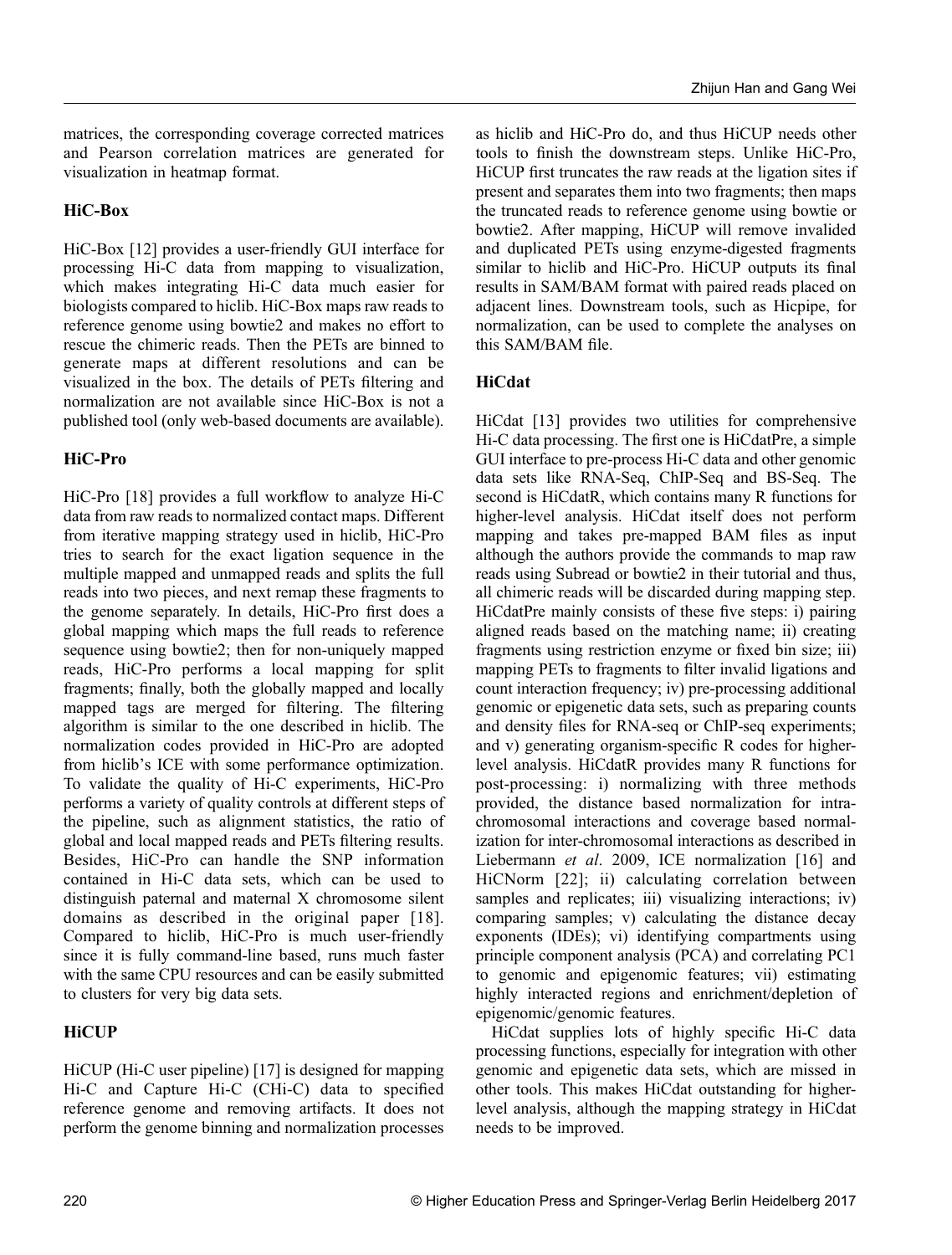## TADbit

TADbit [[19](#page-9-0)] provides two strategies for mapping via GEM [[39](#page-10-0),[40](#page-10-0)]: iterative and trimming mapping methods used in hiclib and HiC-Pro respectively. Users can choose either method depending on whether the enzyme is known or not. The filtering strategy and ICE normalization are identical to the method described before. Based on normalized matrix, TADbit can call TADs and compartments for Hi-C map and can compare TADs between samples. As for hiclib, TADbit needs users to perform the analysis step by step following the Python source codes provided in the tutorial or to manually generate the whole workflow into a single Python script, which is not convenient for biologists. Based on TADbit results, TADkit can be used to build and visualize the 3D model in an interactive mode.

#### Juicer

Juicer [\[15\]](#page-9-0) provides a complete pipeline from processing raw Fastq reads to high-order analysis such as calling TADs, separating A|B compartments and identifying significant chromatin loops. The final result can be viewed in Juicebox [[41](#page-10-0)]. Juicer takes BWA package to map the raw reads and then uses restriction enzyme digested fragments to filter the paired tags. Interaction matrixes can be generated in different resolutions and normalized by vanilla coverage normalization [\[6](#page-9-0)] or Knight and Ruiz's matrix balancing algorithm [[23](#page-9-0)] and stored in a special compressed file format. Juicer provides Arrowhead algorithm for calling TADs, HiCCUPS algorithm for identifying chromatin loops and CTCF motif anchors, aggregate peak analysis for putative peak enrichment and finally eigenvector for separating A|B compartments. Juicer can handle very large datasets by

using CPU clusters, general-purpose graphics processing units (GPGPUs) or field-programmable gate arrays (FPGAs).

#### NORMALIZATION TOOLS

As many factors can cause various biases into Hi-C data processing, hence normalization of the raw contact maps is critically required before further analysis. Many Hi-C tools have already implemented the normalization method in the pipelines, such as hiclib, HiC-Pro, TADbit and so on (see Table 1). Here we introduce additional standalone tools that focus on Hi-C data normalization. Table 2 summarize these popular normalization tools with simple descriptions. As we explained before, it is not easy to conclude which method performs better than other one, hence we suggest users try at least two different tools to confirm whether the results are consistent.

#### **HiCNorm**

HiCNorm [[22](#page-9-0)] is a parametric model designed for removing systematic biases such as GC contents, mappability and fragment length distribution in the raw Hi-C contact maps. HiCNorm uses a generalized linear model instead of negative binomial or Poisson regression to correct these biases. When compared with the original Yaffe and Tanay's method [[24](#page-9-0)], HiCNorm needs less parameters and runs about 1,000 times faster with higher reproducibility.

#### Hi-Corrector

Hi-Corrector [[42\]](#page-10-0) uses the iterative correction (IC) algorithm to correct the biases in raw contact maps, which assumes all genomic regions have the equal

|               | Tool name         | Model assumption                     | Description                                                                                                    |
|---------------|-------------------|--------------------------------------|----------------------------------------------------------------------------------------------------------------|
| Normalization | HiCNorm [22]      | Three systematic biases              | Generalized linear regression-based<br>method, much faster than Yaffe's method [24]                            |
|               | Hi-Corrector [42] | Matrix balancing                     | Parallelized and memory-controllable ICE, very fast                                                            |
|               | HiFive [43]       | Three options                        | GUI based and integrated into Galaxy                                                                           |
|               | HiCNormCis [10]   | Three systematic biases              | Poisson-regression-based method for local regions, result can<br>be used to call FIREs. Not publicly available |
| Calling TADs  | DI-HMM [9]        | Directional indexes bias<br>with HMM | Insensitive to parameters and hence it is hard to identify sub-<br><b>TADs</b>                                 |
|               | Arrowhead [15]    | Dynamic programming                  | Can call sub-TADs, integrated in Juicer                                                                        |
|               | Armatus [27]      | Multi-scale approach                 | Can call TADs with different scales, but not easy to choose fine<br>scale ranges                               |
|               | HiCseg [28]       | Linear segmentation                  | Turn 2D into 1D, can model the uncertainty                                                                     |
|               | <b>CHDF</b> [29]  | Dynamic programming                  | Robust to different resolution but need users to control the total<br>number of TADs for each chr              |

Table 2. Tools for post-processing Hi-C data (tools provide complete workflow are listed in Table 1).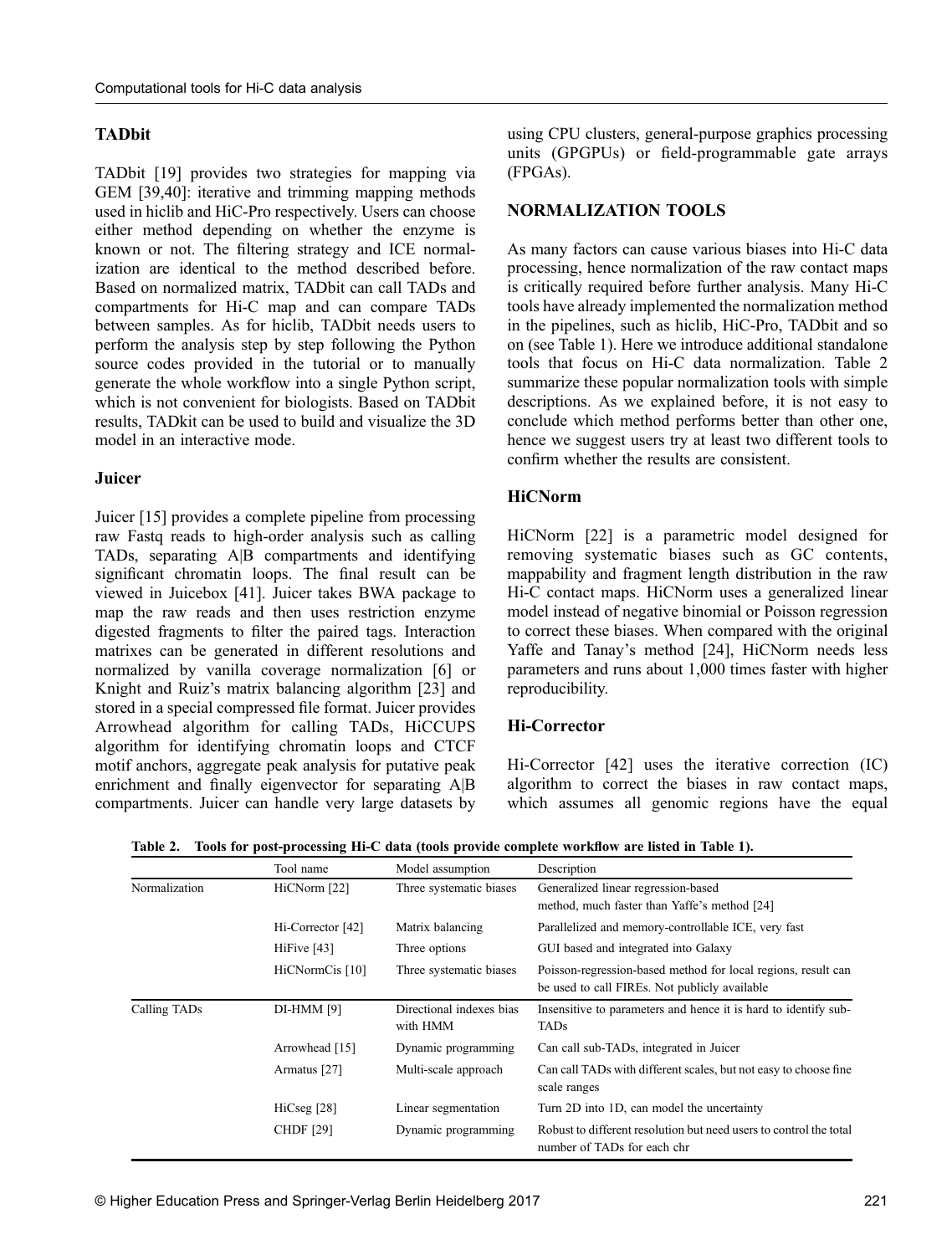visibility, as for ICE. Hi-Corrector provides two running modes for different scales of data size. For small data set, users can run the Memory Efficient Sequential algorithm (IC-MES) on a single computer with limited memory, while for large data size, users can run the Memory-Efficient Parallel algorithm (IC-MEP) on a computing cluster, which largely improved the performance compared to ICE.

# **HiFive**

HiFive [[43](#page-10-0)] is a tool suite focusing on Hi-C and 5C data filtering, normalization and post-processing. HiFive provides three running modes: the command line, the web-based, as integrated by Galaxy, or the development library mode. HiFive contains three normalization methods: a combinatorial probability model based on HiCPipe's algorithm named "Binning", a modified matrix-balancing approach named "Express", and a multiplicative probability model named "Probability".

# **HiCNormCis**

HiCNormCis [[10](#page-9-0)] is a Poisson-regression-based normalization approach designed to normalize the raw local (15–200 kb) cis contacts for genome-wide. HiCNormCis also removes the three types systematic biases. Compared to HiCNorm and ICE, HiCNormCis achieves the best performance for normalized results, and the output can be converted into "FIRE (frequently interacting regions) score". Note that this tool is not publicly available and only the principle have been described in the original paper.

## TOPOLOGICAL ASSOCIATED DOMAINS (TADs) CALLING TOOLS

Usually, chromatin regions are packed into small conserved domains called TADs which have high frequent inner-domain interactions compared to interdomain interactions. CTCF binding sites and other chromatin binding proteins are enriched at the TAD boundaries, forming chromatin loops that play important roles in regulating gene expression. There are many standalone tools developed for calling TADs for Hi-C data. Here we limited the description to the most popular ones that are widely used in published papers. Table 2 summarized these tools with simple descriptions. Although many algorithms have been developed for calling TADs, there is no exact mathematical definition of what a TAD is, hence generally the results are judged by eyeballing-the predicted TAD regions against Hi-C heatmap. Significant TADs should be highly conserved among different tools and different resolutions, providing

researchers a heuristic way to identify reliable TADs for a particular sample.

## Directionality index based hidden Markov model (DI-HMM)

DI-HMM [[9\]](#page-9-0) was the first available tool published for identifying TADs for Hi-C data. The important key step for DI-HMM is calculating the directionality index, which is defined as the interaction density ratio between left side and right side for each loci, DI is positive at the beginning of TADs and negative at the end of TADs. Then hidden Markov model is used to identify biased "states" and therefore defines the topological domains across the whole genome. DI-HMM is insensitive to its parameters, and hence it is hard to identify sub-TADs for large TADs, generating relatively broader TADs compared to other tools.

## Armatus

TADs called by DI-HMM method are relatively large, and the majority of them are highly conserved structures across different cell types. However, this may lead to missing some cell-type specific domains or sub-TAD regions. Armatus [[27](#page-10-0)] was designed for calling TADs on different resolution scales using dynamic programming. Based on a set of given domain-length scaling factor  $\gamma$ , Armatus identifies a consensus set of domains that persists across various resolutions as well as resolutionspecific domains. Both of the two types of domains are used as TAD calls for downstream analysis. Compared to DI-HMM method, Armatus can construct more subtle conserved and cell type specific TADs that have particular functions, but the key parameter, scaling factor  $\gamma$ , is not clearly explained and hence makes it very arbitrary to determine the scaling ranges, which will directly affect the consensus result generated by Armatus.

## Arrowhead

In order to call sub-TADs from ultra-high resolution Hi-C data sets, Rao et al. proposed a heuristic algorithm named Arrowhead [\[15,25\]](#page-9-0), which can find the corners of the domains to locate the boundaries of TADs. First, the normalized contact matrix M\* is transformed to an arrowhead matrix defined as  $A_{i, i+d} = (M^*_{i, i-d} - M^*_{i, i+d})/$  $(M^*_{i, i-d}+M^*_{i, i+d})$ . Then the matrix  $A_{i, i+d}$  represents each domain in M\* as an arrowhead-shaped feature and dynamic programming is used to calculate the "corner score" as the boundaries of TADs. In the original paper, they identified that TADs are 4–5 times smaller than with other methods in human and mouse genome. However, we should notice that Arrowhead will miss some large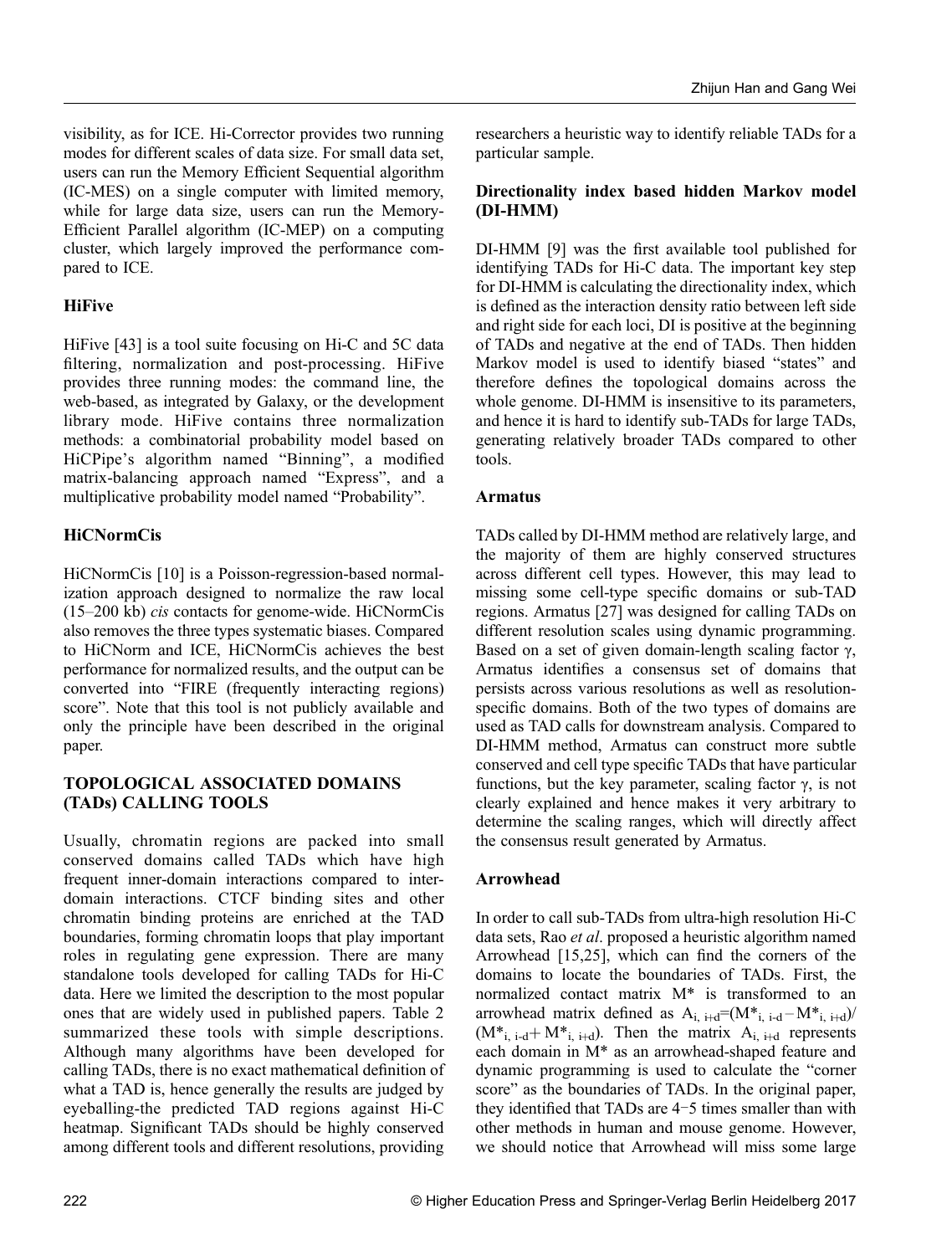TADs which are apparent in DI-HMM or Armatus. Arrowhead now is integrated in Juicer tool.

#### HiCseg

HiCseg [\[28\]](#page-10-0) is an R package that defines a block-wise segmentation model for detecting TADs based on a maximum likelihood approach. It treats the detection of diagonal blocks as a particular 2D segmentation issue, which is common in image processing area. Then, this 2D segmentation problem can be boiled down into a 1D segmentation problem with efficient dynamic programming algorithm applied. In their publication, the authors proved HiCseg performs much better than DI-HMM method in both synthetic data and real data.

#### **CHDF**

Clustering based Hi-C Domain Finder (CHDF) [[29](#page-10-0)] is a recently published TADs calling tool which is based on the tendency of interaction intensity inside/outside domains. CHDF supposes that three regions exist in a Hi-C interaction matrix: domain region (D), regions between two adjacent domains (A) and the residuals (R). Hence the goal of CHDF is to identify a set of domains D, which have the minimal sum-of-squared-error and where the Hi-C interaction intensity in these D regions is much higher than that of the A regions. Dynamic programming algorithm is applied to solve this problem efficiently. Compared to DI-HMM and HiCseg, CHDF has a few advantages as the authors concluded: i) CHDF model is based on the knowledge that TADs have higher inside interaction intensity compared to outside, which is easy to understand. ii) CHDF can identify TADs at smaller scales and these subtle domains can be verified by other experiments. iii) The TAD boundaries from CHDF results are more enriched with CTCF and active histone markers. iv) CHDF has a much higher efficiency for Hi-C interaction matrix with large dimension when compared to the other two methods. The shortage of CHDF is that it needs the users to determine the maximum number of TADs for each chromosome, which is hard to estimate without prior knowledge, leading CHDF to potentially identify the exact number of TADs set by users.

#### VISUALIZATION TOOLS

Visualization of Hi-C final results is critically important for analyzing Hi-C data, especially for integration with other genomic and epigenetic data sets. Heatmap is a common way to show the chromosome-scale interactions at different resolutions. However, it can only contain limited information and cannot be interactively changed. To address this issue, several browser based tools have

been developed for interactively representing Hi-C data with other data sets. For example, WashU Epigenome Browser [[30](#page-10-0)] supports interactively browsing both the intra- and inter-interactions in different formats and the results can be easily exported as PDF files. Another visualization tool, 3D Genome Browser [[31](#page-10-0)], which is based on UCSC Genome Browser [\[32\]](#page-10-0), allows viewing Hi-C heatmaps and UCSC tracks simultaneously. Except web-based tools, there is a desktop-based application named Juicebox [[25,](#page-9-0)[41](#page-10-0)], which also allows users to interactively zoom in and out of Hi-C maps, and compares between maps or other genomic and epigenetic tracks.

## **OUTLOOK**

In this article, we reviewed the recent published tools and methods for processing Hi-C data sets from raw reads mapping to high-order interpretation. These tools focus on a single or multiple steps during Hi-C data processing, each having its own advantages and disadvantages. As there is currently no golden standard for Hi-C data analysis, it is difficult to determine which tool or method performs the best. Therefore, it is of great interest for the field to establish the standard for data analysis so that researchers can use the same standard analysis pipeline to compare Hi-C data generated with standard experimental protocol. In practice, for example, we would recommend researchers to try at least two kinds of normalization methods based on different model assumptions.

Another notable issue for existing tools is that most of them do not provide comparative analysis between a series of Hi-C data such as differential TAD analysis and A/B compartment switching. It would be helpful to add these functions to current tools. Recently, diffHiC [[44](#page-10-0)] was developed to identify differential chromatin interactions between the HiC data from different cell types. In addition, it is important to develop methods that can integrate Hi-C data with other genomics or epigenomics data such as histone modifications and transcription factor binding. Currently, Juicer can call chromatin loops and integrate with CTCF and/or cohesin ChIP-seq datasets, while HIPPIE and HiCdat provide a way to link Hi-C data with other epigenetic sources and GWAS information, for example, annotating candidate long-range promoterenhancer interactions. In future, we would expect more and more methods for deep analysis of Hi-C data.

With the technical advance of Hi-C assay to improve the mapping resolution of chromatin interaction or reduce interaction background, novel algorithms and methods are expected to develop. The combination of technical improvement and computational method innovation will help us better understand the regulatory function of genome organization.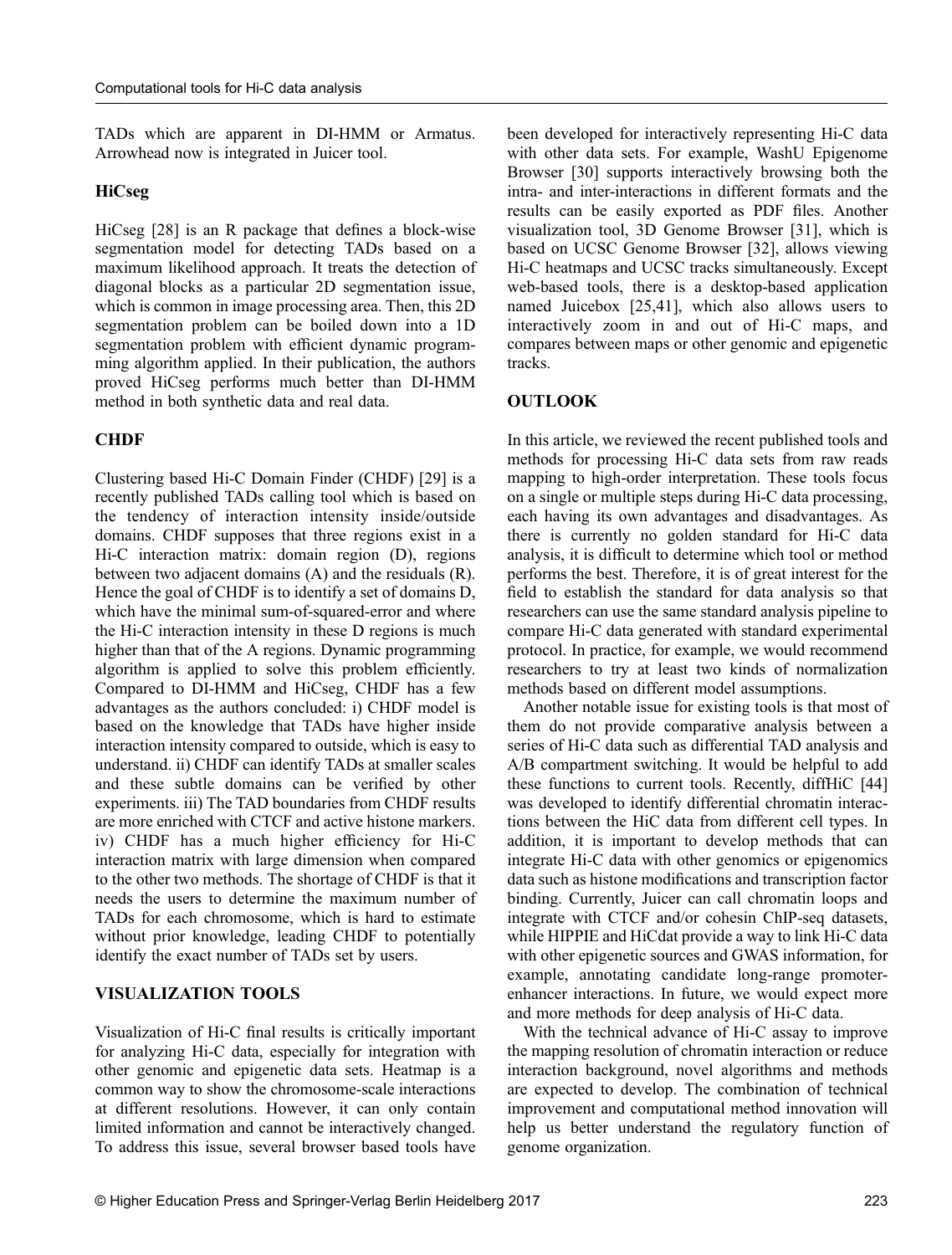#### <span id="page-9-0"></span>ACKNOWLEDGEMENTS

This work is supported by the National Basic Research Program of China (Nos. 2016YFA0100703 and 2015CB964800) and the National Natural Science Foundation of China (No. 31271354).

#### COMPLIANCE WITH ETHICS GUIDELINES

The authors Zhijun Han and Gang Wei declare they have no conflict of interest.

This article is a review article and does not contain any studies with human or animal subjects performed by any of the authors.

## REFERENCES

- 1. Gorkin, D. U., Leung, D. and Ren, B. (2014) The 3D genome in transcriptional regulation and pluripotency. Cell Stem Cell, 14, 762–775
- 2. Phillips-Cremins, J. E., Sauria, M. E., Sanyal, A., Gerasimova, T. I., Lajoie, B. R., Bell, J. S., Ong, C. T., Hookway, T. A., Guo, C., Sun, Y., et al. (2013) Architectural protein subclasses shape 3D organization of genomes during lineage commitment. Cell, 153, 1281–1295
- 3. Dekker, J., Rippe, K., Dekker, M. and Kleckner, N. (2002) Capturing chromosome conformation. Science, 295, 1306–1311
- 4. Simonis, M., Klous, P., Splinter, E., Moshkin, Y., Willemsen, R., de Wit, E., van Steensel, B. and de Laat, W. (2006) Nuclear organization of active and inactive chromatin domains uncovered by chromosome conformation capture-on-chip (4C). Nat. Genet., 38, 1348–1354
- 5. Dostie, J., Richmond, T. A., Arnaout, R. A., Selzer, R. R., Lee, W. L., Honan, T. A., Rubio, E. D., Krumm, A., Lamb, J., Nusbaum, C., et al. (2006) Chromosome conformation capture carbon copy (5C): a massively parallel solution for mapping interactions between genomic elements. Genome Res., 16, 1299–1309
- 6. Lieberman-Aiden, E., van Berkum, N. L., Williams, L., Imakaev, M., Ragoczy, T., Telling, A., Amit, I., Lajoie, B. R., Sabo, P. J., Dorschner, M. O., et al. (2009) Comprehensive mapping of longrange interactions reveals folding principles of the human genome. Science, 326, 289–293
- 7. Fullwood, M. J., Liu, M. H., Pan, Y. F., Liu, J., Xu, H., Mohamed, Y. B., Orlov, Y. L., Velkov, S., Ho, A., Mei, P. H., et al. (2009) An oestrogen-receptor-alpha-bound human chromatin interactome. Nature, 462, 58–64
- 8. Jäger, R., Migliorini, G., Henrion, M., Kandaswamy, R., Speedy, H. E., Heindl, A., Whiffin, N., Carnicer, M. J., Broome, L., Dryden, N., et al. (2015) Capture Hi-C identifies the chromatin interactome of colorectal cancer risk loci. Nat. Commun., 6, 6178
- 9. Dixon, J. R., Selvaraj, S., Yue, F., Kim, A., Li, Y., Shen, Y., Hu, M., Liu, J. S. and Ren, B. (2012) Topological domains in mammalian genomes identified by analysis of chromatin interactions. Nature, 485, 376–380
- 10. Schmitt, A. D., Hu, M., Jung, I., Xu, Z., Qiu, Y., Tan, C. L., Li, Y., Lin, S., Lin, Y., Barr, C. L., et al. (2016) A Compendium of chromatin contact maps reveals spatially active regions in the

human genome. Cell Rep., 17, 2042–2059

- 11. Castellano, G., Le Dily, F., Hermoso Pulido, A., Beato, M. and Roma, G. (2015) Hi-Cpipe: a pipeline for high-throughput chromosome capture. bioRxiv, doi: https://doi.org/10.1101/020636
- 12. HiC-Box. available from https://github.com/koszullab/HiC-Box
- 13. Schmid, M. W., Grob, S. and Grossniklaus, U. (2015) HiCdat: a fast and easy-to-use Hi-C data analysis tool. BMC Bioinformatics, 16, 277
- 14. Hwang, Y. C., Lin, C. F., Valladares, O., Malamon, J., Kuksa, P. P., Zheng, Q., Gregory, B. D. and Wang, L. S. (2015) HIPPIE: a highthroughput identification pipeline for promoter interacting enhancer elements. Bioinformatics, 31, 1290–1292
- 15. Durand, N. C., Shamim, M. S., Machol, I., Rao, S. S., Huntley, M. H., Lander, E. S. and Aiden, E. L. (2016) Juicer provides a oneclick system for analyzing loop-resolution Hi-C experiments. Cell Syst., 3, 95–98
- 16. Imakaev, M., Fudenberg, G., McCord, R. P., Naumova, N., Goloborodko, A., Lajoie, B. R., Dekker, J. and Mirny, L. A. (2012) Iterative correction of Hi-C data reveals hallmarks of chromosome organization. Nat. Methods, 9, 999–1003
- 17. Wingett, S., Ewels, P., Furlan-Magaril, M., Nagano, T., Schoenfelder, S., Fraser, P. and Andrews, S. (2015) HiCUP: pipeline for mapping and processing Hi-C data. F1000Res, 4, 1310
- 18. Servant, N., Varoquaux, N., Lajoie, B. R., Viara, E., Chen, C. J., Vert, J. P., Heard, E., Dekker, J. and Barillot, E. (2015) HiC-Pro: an optimized and flexible pipeline for Hi-C data processing. Genome Biol., 16, 259
- 19. Serra, F., Baù, D., Filion, G. and Marti-Renom, M. A. (2016) Structural features of the fly chromatin colors revealed by automatic three-dimensional modeling. bioRxiv, doi: https://doi. org/10.1101/036764
- 20. Li, H., Handsaker, B., Wysoker, A., Fennell, T., Ruan, J., Homer, N., Marth, G., Abecasis, G., Durbin, R., and the 1000 Genome Project Data Processing Subgroup. (2009) The sequence alignment/map format and SAMtools. Bioinformatics, 25, 2078–2079
- 21. Ma, W., Ay, F., Lee, C., Gulsoy, G., Deng, X., Cook, S., Hesson, J., Cavanaugh, C., Ware, C. B., Krumm, A., et al. (2015) Fine-scale chromatin interaction maps reveal the cis-regulatory landscape of human lincRNA genes. Nat. Methods, 12, 71–78
- 22. Hu, M., Deng, K., Selvaraj, S., Qin, Z., Ren, B. and Liu, J. S. (2012) HiCNorm: removing biases in Hi-C data via Poisson regression. Bioinformatics, 28, 3131–3133
- 23. Knight, P. A. and Ruiz, D. (2013) A fast algorithm for matrix balancing. IMA J. Numer. Anal., 33, 1029–1047
- 24. Yaffe, E. and Tanay, A. (2011) Probabilistic modeling of Hi-C contact maps eliminates systematic biases to characterize global chromosomal architecture. Nat. Genet., 43, 1059–1065
- 25. Rao, S. S., Huntley, M. H., Durand, N. C., Stamenova, E. K., Bochkov, I. D., Robinson, J. T., Sanborn, A. L., Machol, I., Omer, A. D., Lander, E. S., et al. (2014) A 3D map of the human genome at kilobase resolution reveals principles of chromatin looping. Cell, 159, 1665–1680
- 26. Sexton, T., Yaffe, E., Kenigsberg, E., Bantignies, F., Leblanc, B., Hoichman, M., Parrinello, H., Tanay, A. and Cavalli, G. (2012)